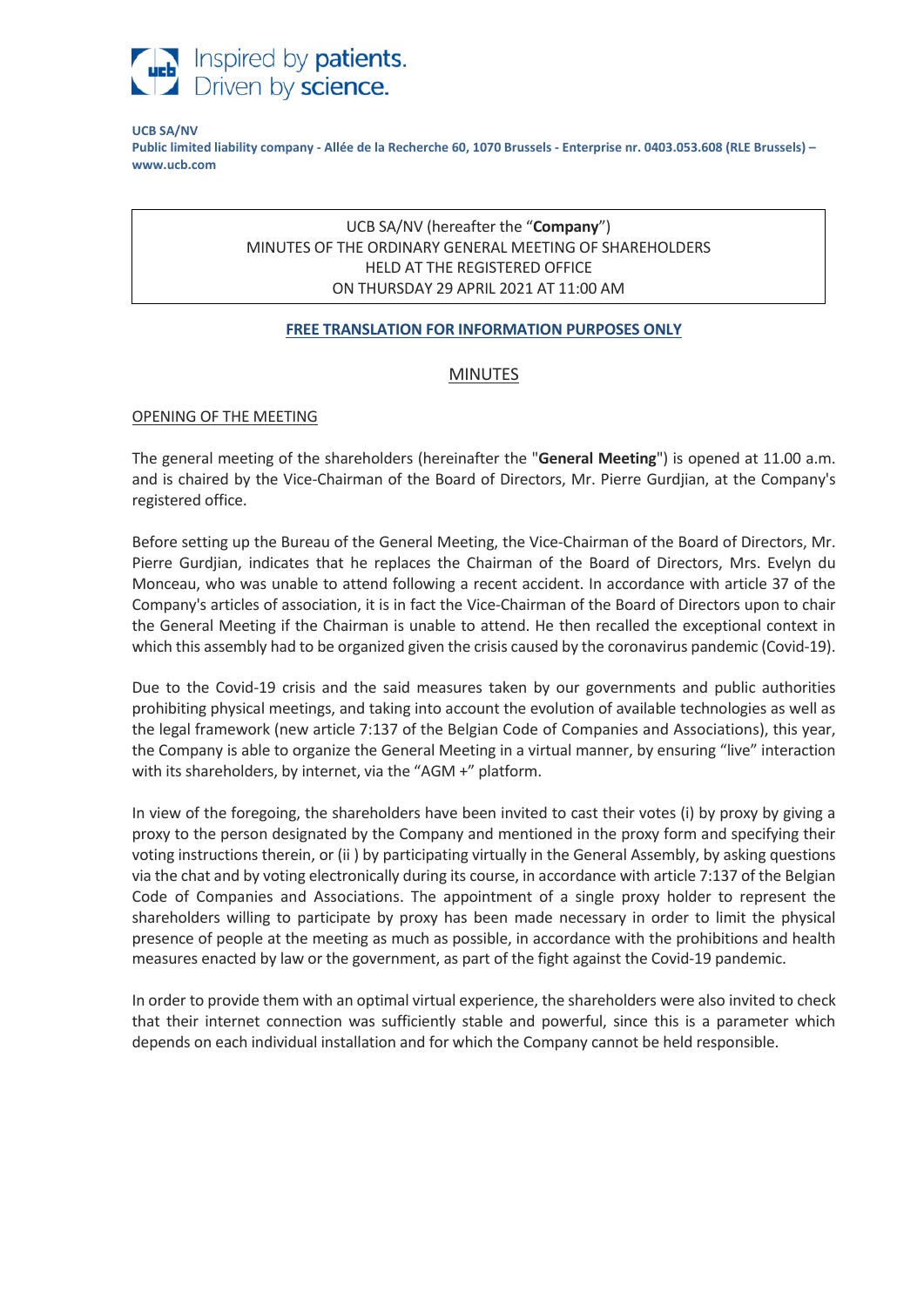# **A. Bureau**

# *Composition*

The Vice-Chair of the Board of Directors, physically present at the Company's registered office for this General Meeting, invites the following people to constitute the bureau, in accordance with the Company's articles of association:

- he calls to the function of Secretary of the General Meeting Mr. Xavier Michel, Secretary General of UCB and physically present at the Company's registered office for this meeting;
- then he calls Mr. Jeroen De Schauwer and Mrs. Florence Andrianne, UCB employees and physically present at the Company's registered office for this meeting, as scrutineers;
- he calls Mr. Jean-Christophe Tellier, CEO and Chairman of the Executive Committee of the Company, also physically present at the registered office of the Company, to be part of the bureau.

In accordance with article 7:137 of the Belgian Code of Companies and Associations, in case of an assembly is organized virtually, only the limited physical presence of the members who must compose the bureau according to the articles of association of the Company is required. The other members of the Board of Directors attend this meeting virtually. They will not, however, be considered as part of the bureau of the meeting. The statutory auditor, represented by Mr. Romain Seffer (PwC), is also present virtually. The members of the Executive Committee also attend this meeting in a virtual manner.

The proxyholder designated by the Board of Directors, Mrs. Rita Baeyens, is physically present.

The Vice-Chair confirms, for as far as necessary, that the measures of protection and social distancing recommended by the public authorities were respected, to preserve the health of the people whose presence was required or necessary for the holding of this meeting. It is also confirmed that the conditions provided in article 7:137 of the Belgian Code of Companies and Associations, regarding the organization of virtual participation to this meeting have been respected within the framework of the convening notice to it, will also be respected throughout its progress, and as the case may be, after it.

### *Review by the bureau*

The Vice-Chair reports about the verifications and reviews made by the bureau in view of the constitution of the General Meeting, both during and upon closing of the attendants' registration formalities:

# (i) Convening notices:

The convening notices, mentioning the agenda, have been published in a timely manner in accordance with the articles of association and articles 7:128 and following of the Belgian Code of Companies and Associations. Before the opening of the General Meeting, evidence of the publication of the convening notices was provided to the bureau.

The Vice-Chair reminds and the bureau acknowledges that the convening notices were duly published in the Belgian State Gazette, in the 'Tijd' and 'L'Echo' on 26 March 2021, and that the text of the agenda, the convening notices as well as all other documents prescribed by law (pursuant to articles 7:129 and 7:132 of the Belgian Code of Companies and Associations) were duly published on the internet site and available as from the same date. In addition, a communication was sent through a press agency (Intrado/GlobeNewswire) to ensure the international distribution of the convening notice and of these other documents prescribed by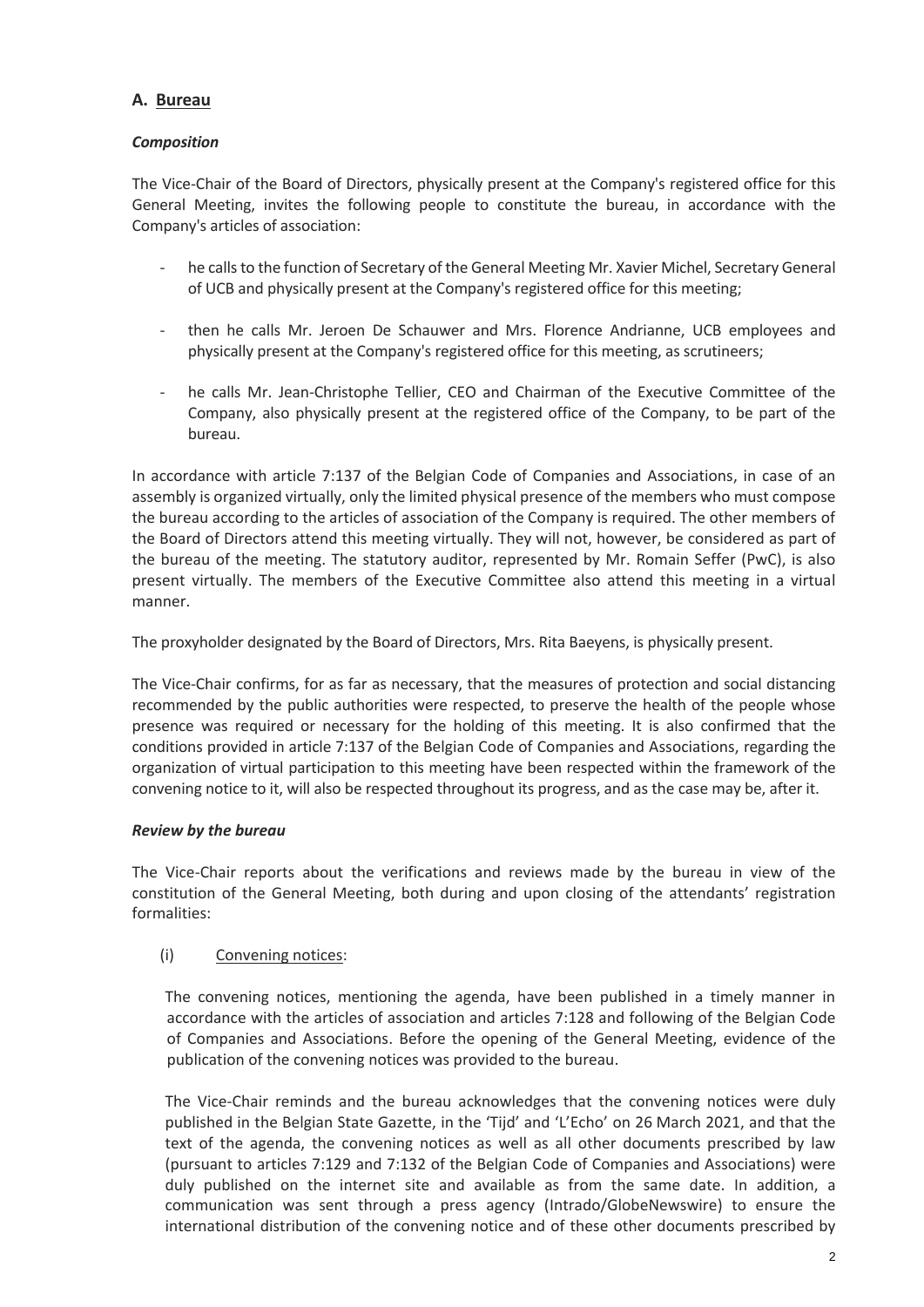the Belgian Code of Companies and Associations. Finally, the convening notice was also sent electronically, in the required format in accordance with ISO 20022, to holders of dematerialized registered shares and their financial intermediaries via the AGM+ platform of Lumi and Proxymity.

The bureau also noted that a convocation was sent on March 26, 2021 to registered shareholders either by email for shareholders who had previously accepted this method of communication or by ordinary mail for the others.

The same letter via email was sent to the members of the Board of Directors and the statutory auditor in accordance with the modalities agreed with them.

One copy of the convening notice will be archived.

The Vice-Chair invites the scrutineers to initial the above-mentioned documents.

It was also reminded that the documents submitted to the shareholders and holders of other securities together with the convening notices were reviewed and commented by the Works Councils in their meetings of 19 and 23 March 2020 and 22 and 26 April 2020 within the framework of the review of the financial and economic information. The aforementioned Works Councils have also been informed about the proposed (re-)appointments of independent directors (Albrecht De Graeve, Viviane Monges, Stefan Oschmann, Jonathan Peacock and Susan Gasser).

# (ii) Verification of the powers of the attendees:

In order to participate to this General Meeting, it is confirmed, after verification, that the shareholders included in the attendance list have fulfilled the legal and statutory formalities within the required deadlines. It is reminded that in the framework of the General Meeting, the shareholders had the choice to participate to this meeting, either represented by Mrs. Rita Baeyens, the sole proxyholder designated by the Board of Directors, or to participate in a virtual manner. The attendance list therefore includes the shareholders represented by the sole proxyholder, Mrs. Rita Baeyens, as well asthe shareholders who have completed the participation formalities via the "AGM +" platform, provided that the Company has received evidence that these shareholders were holders, on the registration date, of the shares for which they intended to participate in the voting at this meeting. The attendance list was presented to the bureau for verification and will be retained.

# (iii) Attendance list:

It results from the attendance list, that the shareholders, as owners or as usufructuaries, who have fulfilled the legal and statutory formalities in due time, represent 148 613 213 capital shares, with one vote each (i.e. an attendance of 76,41% out of a total of 194 505 658 issued shares, or an attendance of 78,72 % out of a total of 188 776 537 shares entitled to vote, taking into consideration 5 729 121 own shares held by UCB of which the voting rights are suspended). In accordance with article 39 of the articles of association, this meeting can validly deliberate irrespective of the number of shares represented and decide by majority voting.

This General Meeting is duly constituted and may validly deliberate and vote on the agenda items.

# **B. Agenda**

The Vice-Chair invites the Secretary to remind the items on the agenda, which are as follows: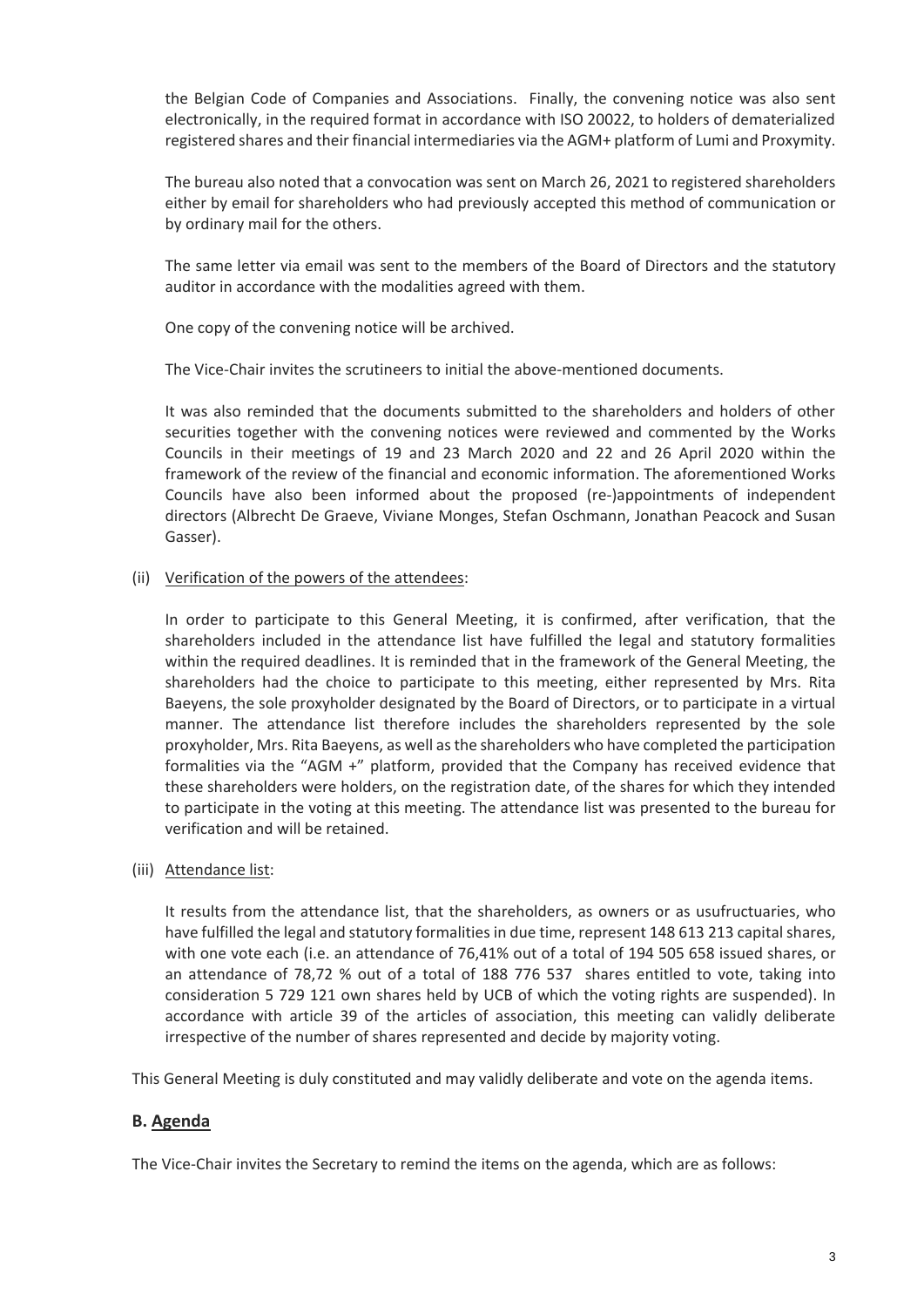#### **ORDINARY PART**

- **1. Report of the Board of Directors on the annual accounts for the financial year ended 31 December 2020**
- **2. Report of the statutory auditor on the annual accounts for the financial year ended 31 December 2020**
- **3. Communication of the consolidated annual accounts of the UCB Group relating to the financial year ended 31 December 2020**
- **4. Approval of the annual accounts of UCB SA/NV for the financial year ended 31 December 2020 and appropriation of the results**

#### Proposed resolution:

*The General Meeting approves the annual accounts of UCB SA/NV for the financial year ended 31 December 2020 and the appropriation of the results reflected therein, including the approval of a gross dividend of € 1.27 per share (\*) .*

*(\*) The UCB shares held by UCB SA/NV (own shares) are not entitled to a dividend. Therefore, the aggregate amount to be distributed to the shareholders may fluctuate depending on the number of UCB shares held by UCB SA/NV (own shares) on the dividend approval date.*

#### **5. Approval of the remuneration report for the financial year ended 31 December 2020**

#### Proposed resolution:

*The General Meeting approves the remuneration report for the financial year ended 31 December 2020.*

### **6. Approval of the remuneration policy 2021**

Proposed resolution: *The General Meeting approves the remuneration policy 2021.*

### **7. Discharge in favour of the directors**

#### Proposed resolution:

*The General Meeting grants discharge to the directors for the performance of their duties during the financial year ended 31 December 2020*.

### **8. Discharge in favour of the statutory auditor**

#### Proposed resolution:

*The General Meeting grants discharge to the statutory auditor for the performance of his duties during the financial year ended 31 December 2020.*

### **9. Appointments and renewal of mandates of directors**

#### Proposed resolutions:

**9.1** *A) The General Meeting appoints Mr. Stefan Oschmann (\*) as director for a term of four years until the close of the annual General Meeting of 2025.*

*B) The General Meeting acknowledges that, from the information made available to the Company, Mr. Stefan Oschmann qualifies as an independent director according to the independence criteria provided for by article 7:87 of the Belgian Code of Companies and*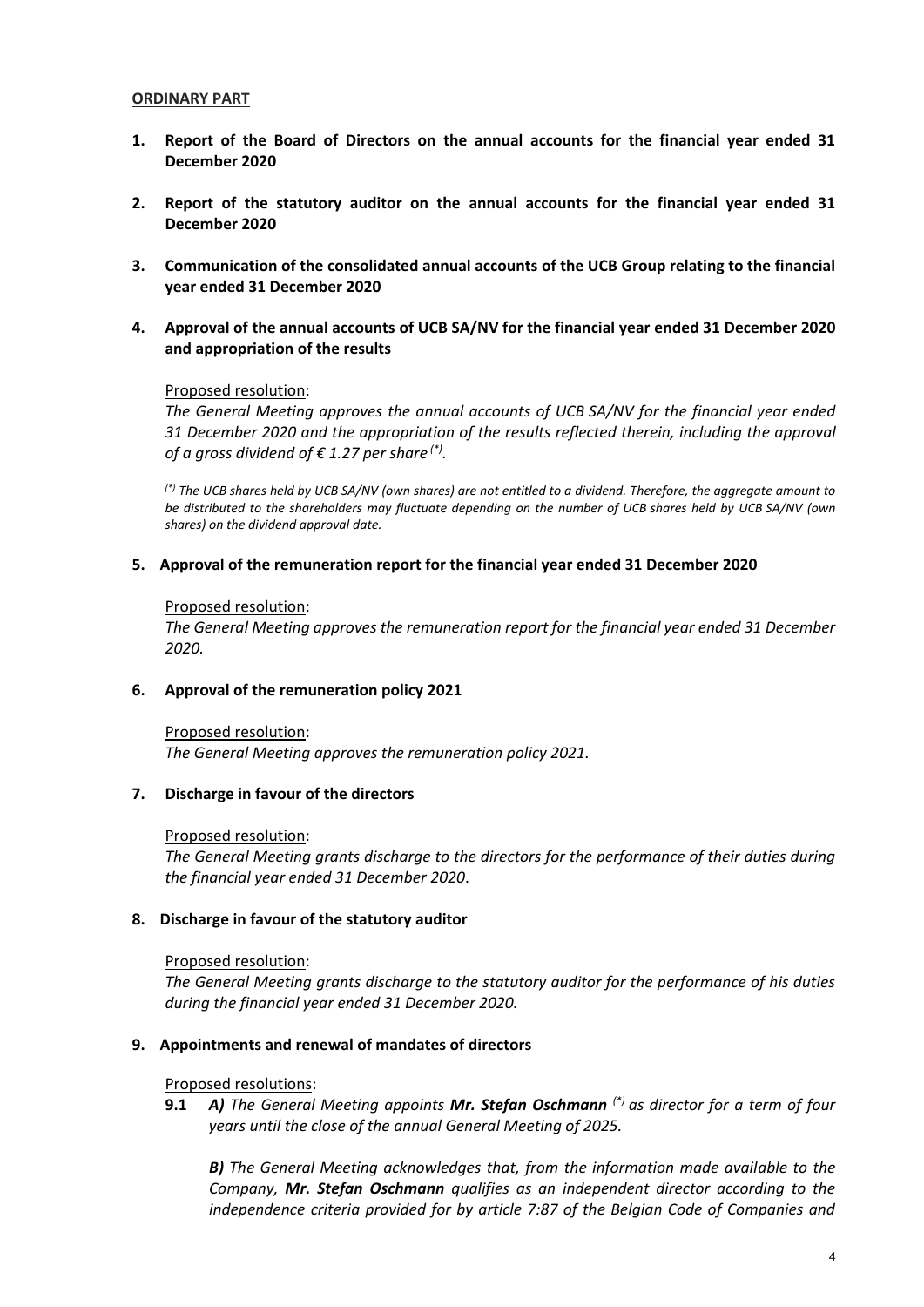*Associations, by provision 3.5 of the 2020 Belgian Corporate Governance Code and by the Board, and appoints him as independent director.*

- **9.2** *The General Meeting appoints Mrs. Fiona du Monceau (\*) as director for a term of four years until the close of the annual General Meeting of 2025.*
- **9.3** *A) The General Meeting ratifies the co-optation of Mrs. Susan Gasser (\*) as independent director for the period from 1 January 2021 until the date of this meeting (29 April 2021).*

*B) The General Meeting appoints Mrs. Susan Gasser (\*) as director for a term of four years until the close of the annual General Meeting of 2025.*

*C) The General Meeting acknowledges that, from the information made available to the Company, Mrs. Susan Gasser qualifies as an independent director according to the independence criteria provided for by article 7:87 of the Belgian Code of Companies and Associations, by provision 3.5 of the 2020 Belgian Corporate Governance Code and by the Board, and appoints her as independent director.*

**9.4** *A) The General Meeting appoints Mr. Jonathan Peacock (\*) as director for a term of four years until the close of the annual General Meeting of 2025.*

*B) The General Meeting acknowledges that, from the information made available to the Company, Mr. Jonathan Peacock qualifies as an independent director according to the independence criteria provided for by article 7:87 of the Belgian Code of Companies and Associations, by provision 3.5 of the 2020 Belgian Corporate Governance Code and by the Board and appoints him as independent director.*

**9.6** *A) The General Meeting renews the appointment of Mr. Albrecht De Graeve (\*) as director for a term of four years until the close of the annual General Meeting of 2025.*

*B) The General Meeting acknowledges that, from the information made available to the Company, Mr. Albrecht De Graeve qualifies as an independent director until the Annual General Meeting of 2022 according to the independence criteria provided for by article 7:87 of the Belgian Code of Companies and Associations, by provision 3.5 of the 2020 Belgian Corporate Governance Code and by the Board, and appoints him as independent director, until the annual General Meeting of 2022.*

**9.6** *A) The General Meeting renews the appointment of Mrs. Viviane Monges (\*) as director for a term of four years until the close of the annual General Meeting of 2025.*

*B) The General Meeting acknowledges that, from the information made available to the Company, Mrs. Viviane Monges qualifies as an independent director according to the independence criteria provided for by article 7:87 of the Belgian Code of Companies and Associations, by provision 3.5 of the 2020 Belgian Corporate Governance Code and by the Board, and appoints her as independent director.*

*(\*) Curriculum vitae and details are available at [https://www.ucb.com/investors/UCB-shareholders/Shareholders](https://www.ucb.com/investors/UCB-shareholders/Shareholders-meeting-2021)[meeting-2021.](https://www.ucb.com/investors/UCB-shareholders/Shareholders-meeting-2021)*

#### **10. Appointment of the Statutory Auditor**

#### Proposed resolution:

*Upon recommendation of the Audit Committee and presentation by the Works Councils, the General Meeting appoints Mazars Bedrijfsrevisoren - Réviseurs d'Entreprises SC/CV – having its registered office at Avenue du Boulevard 21, box 8, 1210 Saint-Josse-ten-Noode (Brussels) – Belgium and with company*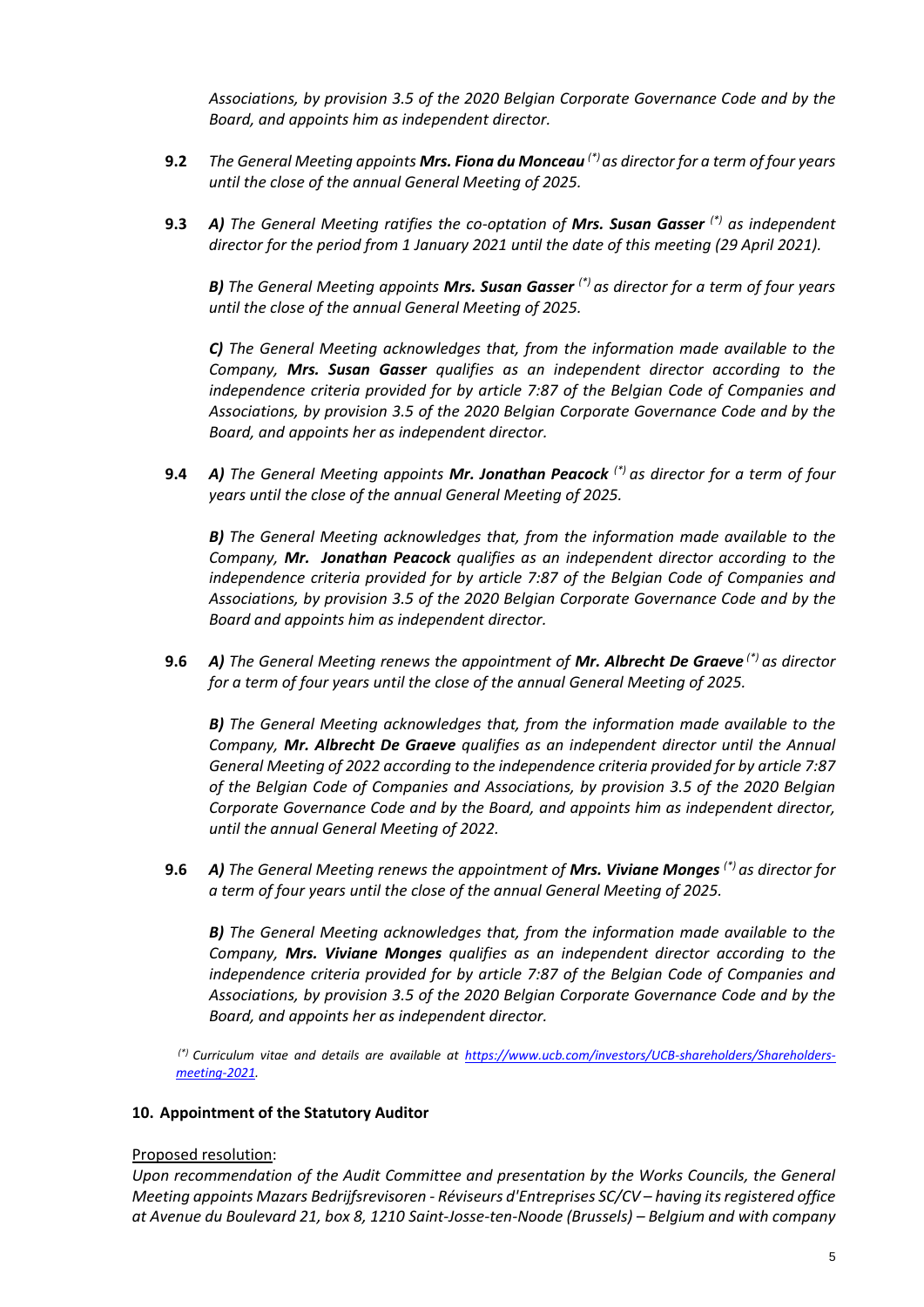*number 0428.837.889, as Statutory Auditor of the Company for a term of three (3) years ending at the end of the General Meeting that will resolve on the approval of the annual accounts for the financial year ended 31 December 2023. The representative currently designated by Mazars Bedrijfsrevisoren – Réviseurs d'Entreprises SC/CV is Mr. Anton Nuttens, registered auditor. The Statutory Auditor's annual fee for the audit of the annual accounts of UCB SA/NV and the consolidated accounts, is fixed at EUR 415,000 (excl. VAT, out-of-pocket expenses and the IRE/IBR fee).*

# **SPECIAL PART**

# **11. Long-Term Incentive Plans - Program of free allocation of shares**

# Proposed resolution:

*The General Meeting approves the decision of the Board of Directors to allocate an estimated number of 940,000 free shares:*

- *a) of which an estimated number of 750,000 shares to eligible employees under the Long-Term Inventive policy (LTI policy), namely to 2,323 individuals, according to the applicable allocation criteria. These free shares will only vest if and when the eligible employees are still employed within the UCB Group three years after the grant of the awards;*
- b) *of which an estimated number of 190,000 shares to eligible employees under the Performance Share Plan, namely to 143 individuals, according to the applicable allocation criteria. These free shares will be delivered after a three-year vesting period and the number of shares actually allocated will vary from 0% to 150% of the number of shares initially granted depending on the level of achievement of the performance conditions set by the Board of UCB SA/NV at the moment of grant.*

*The estimated figures under a) and b) do not take into account employees hired or promoted to eligible levels between 1 January 2021 and 1 April 2021.*

# **12. Change of control provisions - art. 7:151 of the Belgian Code of Companies and Associations**

# 12.1 **EMTN Program – renewal**

### Proposed resolution:

*Pursuant to article 7:151 of the Belgian Code of Companies and Associations, the General Meeting renews its approval: (i) of condition 5 (e) (i) of the Terms and Conditions of the EMTN Program (Redemption at the Option of Noteholders – Upon a Change of Control (Change of Control Put)), in respect of any series of notes to which such condition is made applicable being issued under the Program from 30 April 2021 until 28 April 2022, under which any and all of the holders of the relevant notes can, in certain circumstances when a change of control at the level of UCB SA/NV occurs, require UCB SA/NV to redeem that note on the change of control put date at the put redemption amount together, if appropriate, with interest accrued to such change of control put date, following a change of control of UCB SA/NV; and (ii) of any other provision of the EMTN Program or notes issued under the EMTN Program granting rights to third parties which could affect an obligation on UCB SA/NV where in each case the exercise of these rights is dependent on the occurrence of a change of control.*

**\*\*\***

### *Vidéo of Mrs. Evelyn du Monceau*

This meeting represents an important turning point for UCB and in particular because of the changes in the composition of its Board of Directors. Mrs. Evelyn du Monceau, unable to attend, nevertheless wished to leave a message to the Company, its Board of Directors and its shareholders, by way of a pre-recorded speech and broadcasted during the meeting. Videos containing testimonies in honor of Mrs. Evelyn du Monceau were also broadcasted.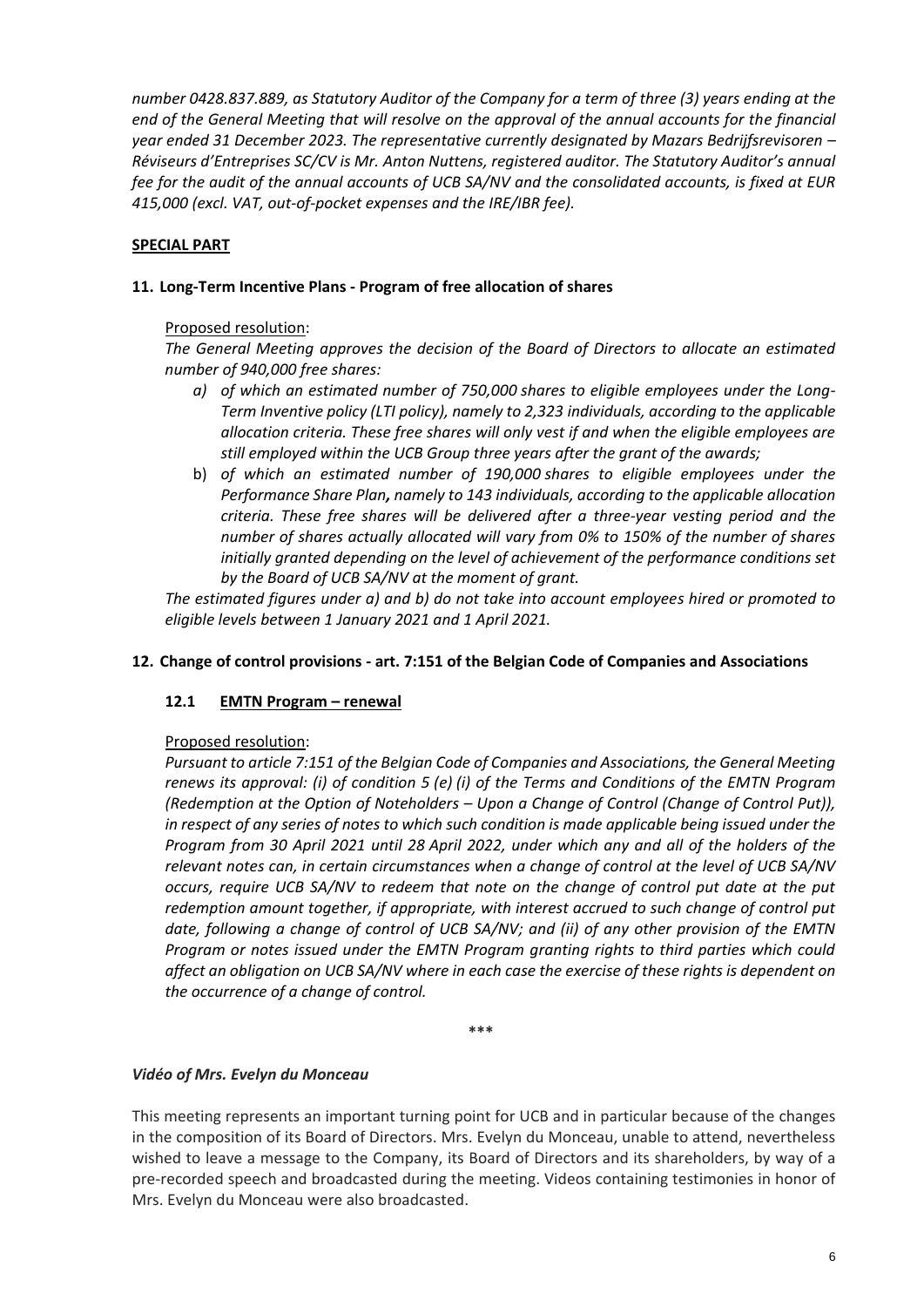# *Message from the CEO*

The Vice-Chairman then hands the floor to Mr. Jean-Christophe Tellier, CEO and Chairman of the Executive Committee, for his annual speech which covers the presentation to the General Meeting of the group's activities and results for the 2020 financial year as well as important events since the end of 2020, including the change in the composition of the Board of Directors and the objectives for 2021 and for the medium term. The CEO's message also relates more broadly to the impact of the Covid-19 pandemic crisis for UCB and for all of its stakeholders, as well as to UCB's various contributions, including in societal nature, as part of the fight against this pandemic.

# *Broadcasting of the UCB video*

Before closing this first part of the General Meeting, a video giving an overview of UCB activities and ambitions, as well as its future prospects is shared with the meeting.

# *Communication of the reports of the Board of Directors and the statutory auditor*

In 2020, the UCB Group achieved its financial objectives at the consolidated level, with a turnover of € 5.347 billion €, an adjusted EBITDA ratio to turnover of 27% as well as a gross dividend per share of 1, 27 €.

With the agreement of the statutory auditor, the bureau is exempted from reading the reports of the Board of Directors and the statutory auditor relating to the 2020 annual accounts, to the extent Mr. Jean-Christophe Tellier and the Vice-Chairman have already reported the financial results to the shareholders and considering, moreover, that these reports were made available to shareholders before this General Meeting.

### *Comments on the 2020 remuneration report and on the 2021 remuneration policy*

In accordance with the applicable provisions, the 2020 Remuneration Report and the 2021 Remuneration Policy are commented on by the Vice-Chairman (also in his capacity as an independent member of the GNCC), before being submitted for approval to the General Meeting.

# *Q&A Session*

Before addressing the agenda, the Vice-Chairman recalls that the shareholders had the opportunity to address their questions in writing to the Company previously, in accordance with the Belgian Code of Companies and Associations. Questions had to be received by UCB or on the "AGM +" platform by April 24, 2021 at 3:00 p.m. CEST at the latest.

The Vice-Chairman confirms that no written questions have been received by the Company on this date.

In addition, Mr. Xavier Michel explains to the shareholders how the "chat" works, allowing them to ask their questions in writing during the question and answer session via the "AGM +" online platform. It was indeed technically not possible to give the floor to the shareholders due to a problem linked to the nature of an internet retransmission which may cause a deferred effect up to 30 seconds for the shareholders attending the meeting online. The "chat function" of the "AGM +" interface allows shareholders to ask all their questions live during the meeting, questions which are answered orally and live as well.

The opening of the chat is confirmed on the platform and the Vice-Chairman invites the meeting to ask questions. Questions were asked by a shareholder about the purpose of the own shares program and the evolution of the stock-exchange price.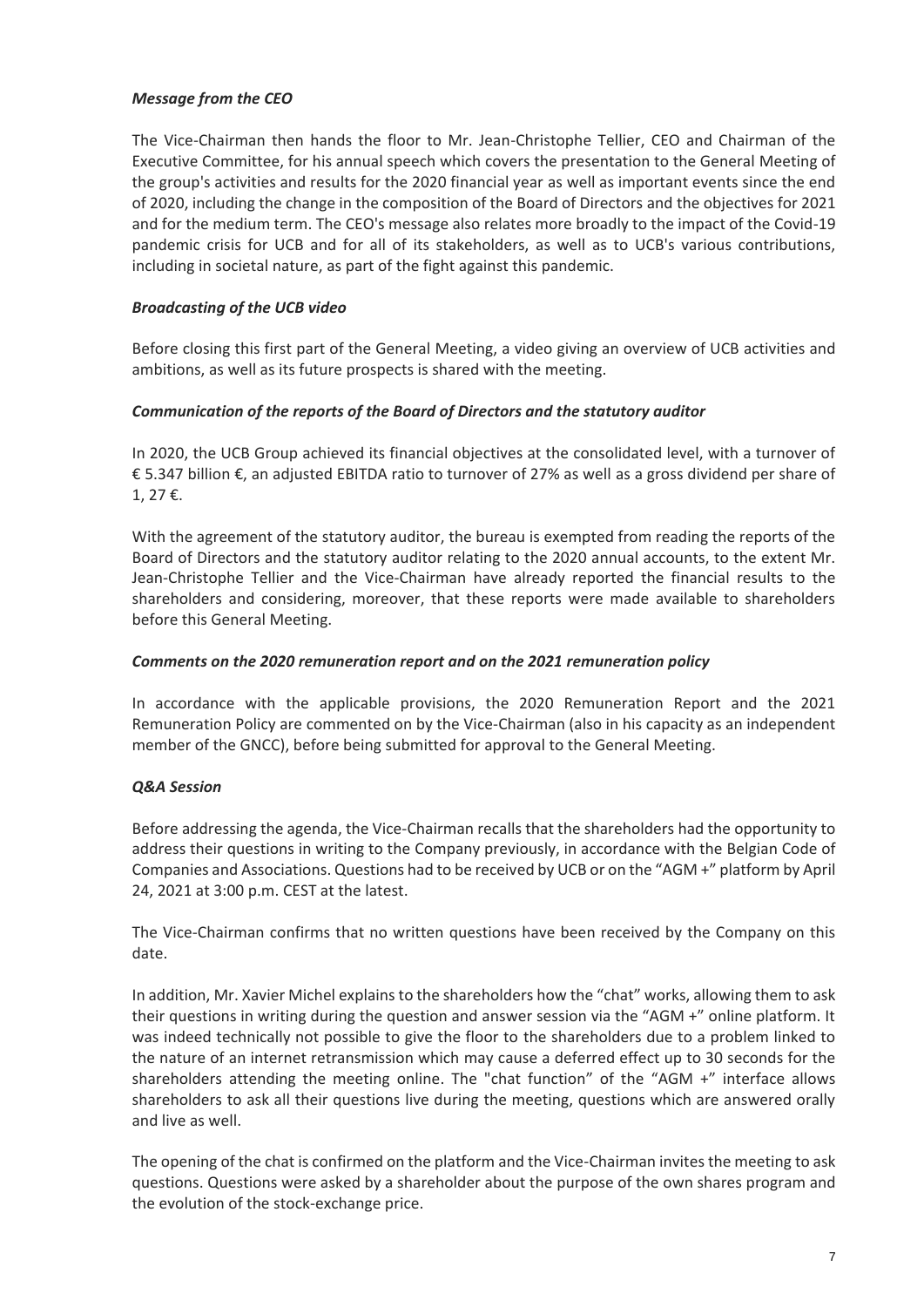All questions asked by the shareholders have been answered satisfactorily, completely and in detail.

Finally, the Vice-Chairman points out that the Economic and Financial Information has been provided to Works Councils, in accordance with the provisions of Article 16 of the Royal Decree of November 27, 1973 and has not given rise to any objections or particular comments from their part.

\*\*\*

# **C. Voting**

The Vice-Chairman thereafter calls to vote the resolutions in accordance with the agenda proposed to the General Meeting.

# *Voting*

As explained above, the Vice-Chairman reminds that this General Meeting is held virtually with retransmission by Internet to the shareholders who have connected to the "AGM +" platform, in accordance with the indications given in the convening notice and in accordance with article 7:137 of the Belgian Code of Companies and Associations. The Secretary of the General Meeting, Mr. Xavier Michel, explains how the internet voting system works to the participants.

Due to the deferred effect of internet retransmission, it is not possible to proceed to a resolution-byresolution vote. Shareholders are therefore invited to vote on all the resolutions at once and at the same time.

As a reminder, shareholders also had the opportunity to vote by proxy prior to the General Meeting. All the votes casted by proxy and validly received by the Company before April 24, 2021 at 3:00 pm CEST at the latest, have been taken into account and are reflected below in each of the proposed decisions on items 4 to 12.1 of the agenda.

Before opening the votes, the Vice-Chairman addresses the agenda and recalls that with the agreement of the statutory auditor, the bureau has been exempted from reading the reports provided for under items 1 to 3 of the agenda, these having been made available to each of the shareholders who were thus able to read them before the meeting:

- **1. Report of the Board of Directors on the annual accounts for the financial year ended 31 December 2020**
- **2. Report of the statutory auditor on the annual accounts for the financial year ended 31 December 2020**
- **3. Communication of the consolidated annual accounts of the UCB Group relating to the financial year ended 31 December 2020**

\*\*\*

The Vice-Chairman then proceeds with the items on the agenda requiring a vote by the meeting. Before going to the votes, the Secretary carries out a final formal check of the composition of the General Meeting. It appears from the latest version of the attendance list that out of the aforementioned total, 148 614 833 shares are validly present or represented, each giving right to one vote, i.e. an attendance of 78,73 % (an attendance quorum for the Ordinary and Special General Meeting is not required). The calculation of the required majorities will therefore be made based on the number of shares duly present or represented.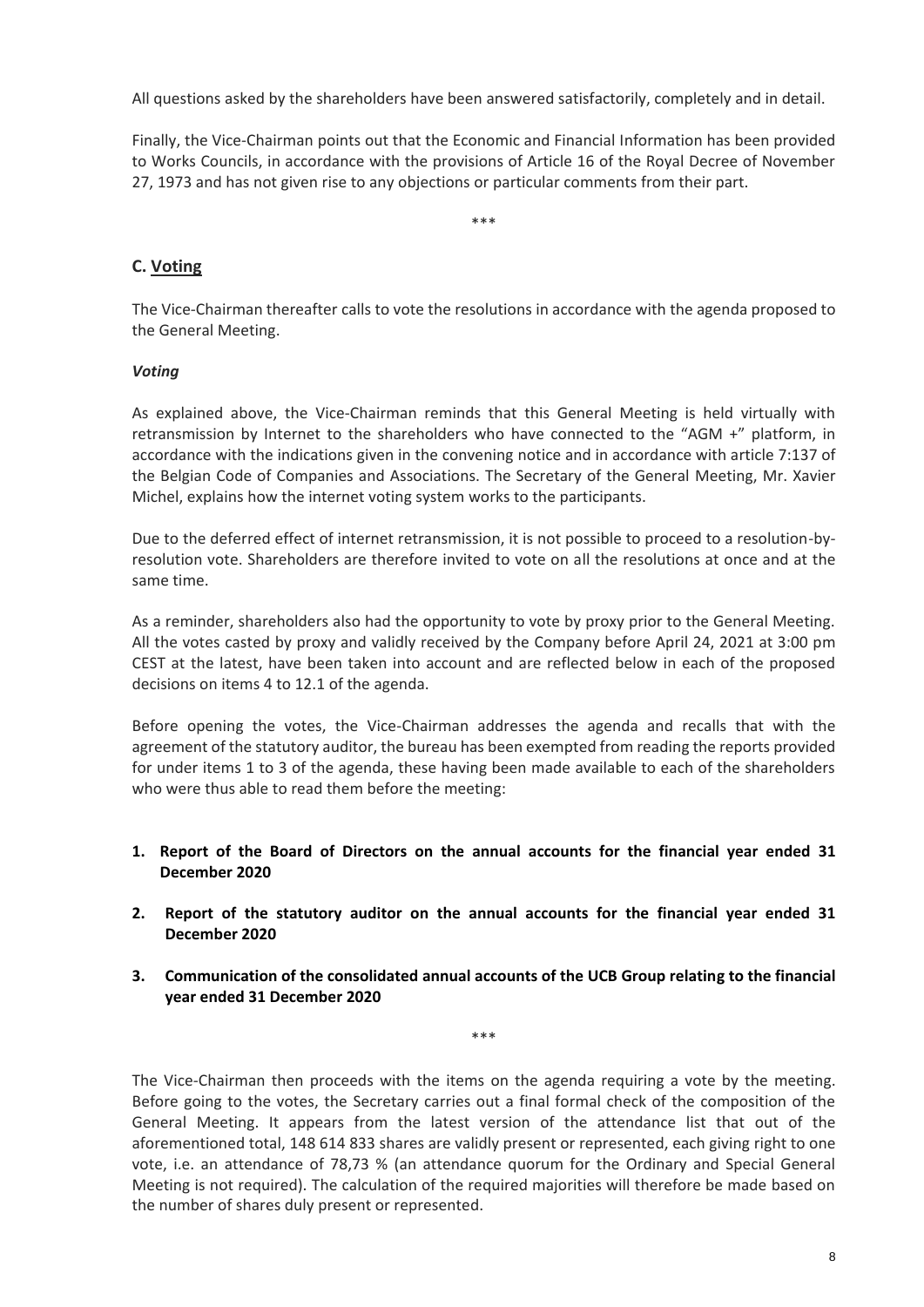# **4. Approval of the annual accounts of UCB SA/NV for the financial year ended 31 December 2020 and appropriation of the results**

The Vice-Chairman submits to the General Meeting the annual accounts of UCB SA/NV for the financial year ended 31 December 2020 and the proposed appropriation of the results.

Taking into account the number of 5 729 121 own shares held by UCB on the date hereof and which are not entitled to the dividend, the following appropriation is proposed, based on a result to be appropriated in an amount of 3.792 million EUR:

| • Attribution to the reserve                        | 3.500 million EUR |
|-----------------------------------------------------|-------------------|
| • Allocation to shareholders of a gross dividend of | 239,7 million EUR |
| • Profit to be carried forward                      | 52.4 million EUR  |

The above appropriation proposal allows for the distribution of a gross dividend of 1.27 EUR per share, giving right, against presentation of coupon n° 24, to a net dividend per share of 0.889 EUR (in the event that the applicable Belgian withholding tax is 30%; lower withholding tax rates being applicable as the case may be, depending on the situation of the shareholder). The dividend shall be payable to the shareholders on 4 May 2021.

The Vice-Chairman then calls for a vote on the financial statements for 2020 and the proposed appropriation of the results, including the gross dividend distribution of 1.27 EUR per share proposed above.

The General Meeting approves the annual accounts as of 31 December 2020 and the proposed appropriation of the results, including the proposed dividend distribution per share, as follows:

| For        | 148 482 891 |
|------------|-------------|
| Against    | 249 902     |
| Abstention | 107 040     |

### **5. Approval of the remuneration report for the financial year ended 31 December 2020**

The General Meeting approves the remuneration report of UCB SA/NV as follows:

| For        | 134 506 387 |
|------------|-------------|
| Against    | 13 903 370  |
| Abstention | 205 076     |

#### **6. Approval of the remuneration policy 2021**

The General Meeting approves the remuneration policy 2021 as follows:

| For        | 143 234 151 |
|------------|-------------|
| Against    | 5 378 111   |
| Abstention | 2 5 7 1     |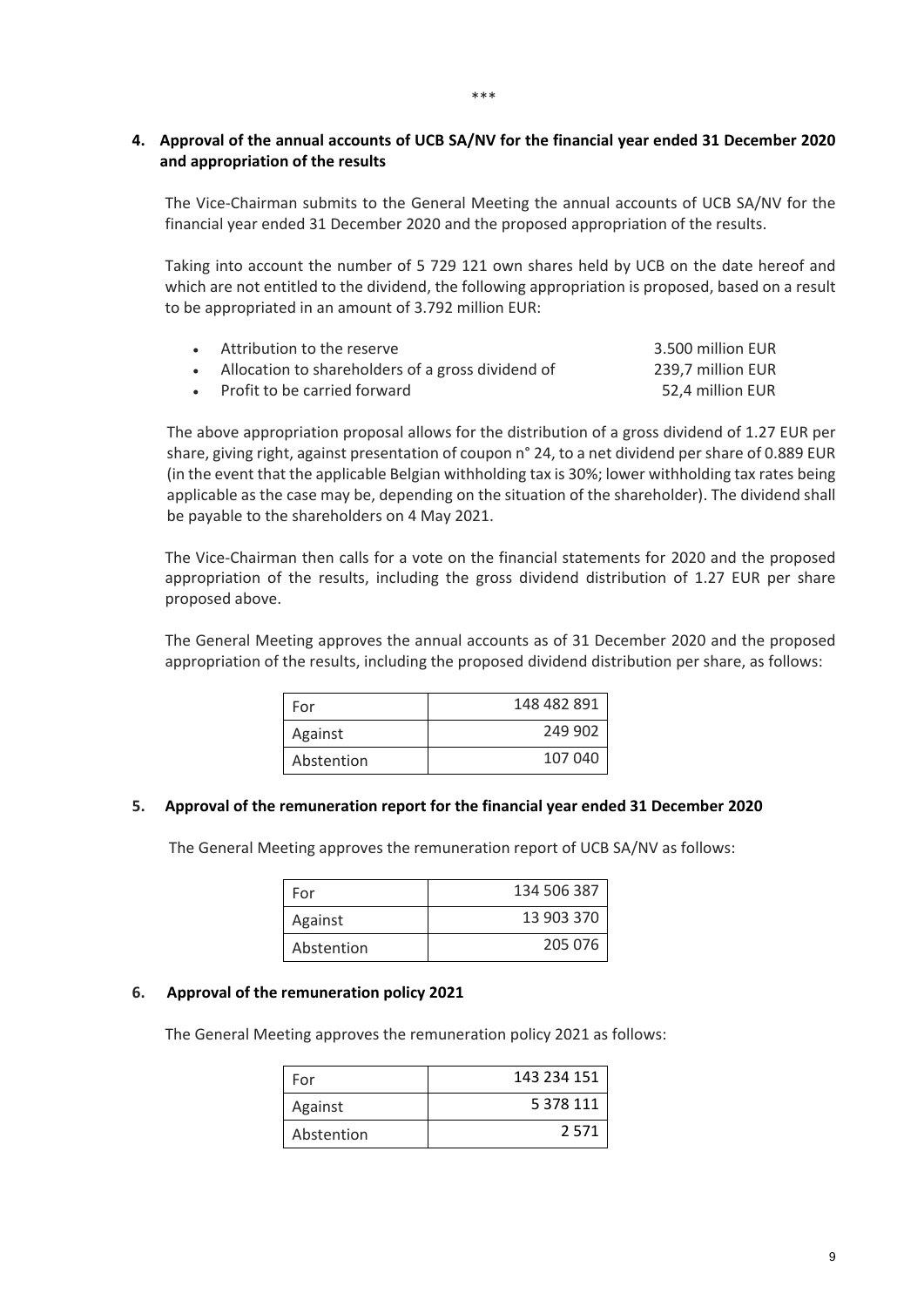# **7. Discharge in favor of the directors**

The General Meeting grants discharge to the directors for the performance of their duties during the financial year ended 31 December 2020 as follows:

| For        | 147 346 159 |
|------------|-------------|
| Against    | 578 659     |
| Abstention | 690 015     |

### **8. Discharge in favour of the statutory auditor**

The General Meeting grants discharge to the statutory auditor for the performance of his duties during the financial year ended 31 December 2020 as follows:

| For        | 147 079 797 |
|------------|-------------|
| Against    | 845 021     |
| Abstention | 690 015     |

#### **9. Appointments and renewal of mandates of directors**

The Vice-Chairman invites the four candidates whose appointment as director is proposed to briefly introduce themselves before the opening of the votes. Mr. Stefan Oschmann, Mrs. Fiona du Monceau, Mr. Jonathan Peacock and Mrs. Susan Gasser address successively some introductory words to the participants.

**9.1 A)** The General Meeting appoints **Mr. Stefan Oschmann** as director for a term of four years until the close of the annual General Meeting of 2025.

This resolution is approved as follows:

| For        | 147 345 590 |
|------------|-------------|
| Against    | 938 327     |
| Abstention | 330 916     |

**B)** The General Meeting acknowledges that, from the information made available to the Company, **Mr. Stefan Oschmann** qualifies as an independent director according to the independence criteria provided for by article 7:87 of the Belgian Code of Companies and Associations, by provision 3.5 of the 2020 Belgian Corporate Governance Code and by the Board, and appoints him as independent director.

This resolution is approved as follows:

| For        | 148 537 749 |
|------------|-------------|
| Against    | 73 911      |
| Abstention | 3 1 7 3     |

**9.2** The General Meeting appoints **Mrs. Fiona du Monceau** as director for a term of four years until the close of the annual General Meeting of 2025.

This resolution is approved as follows: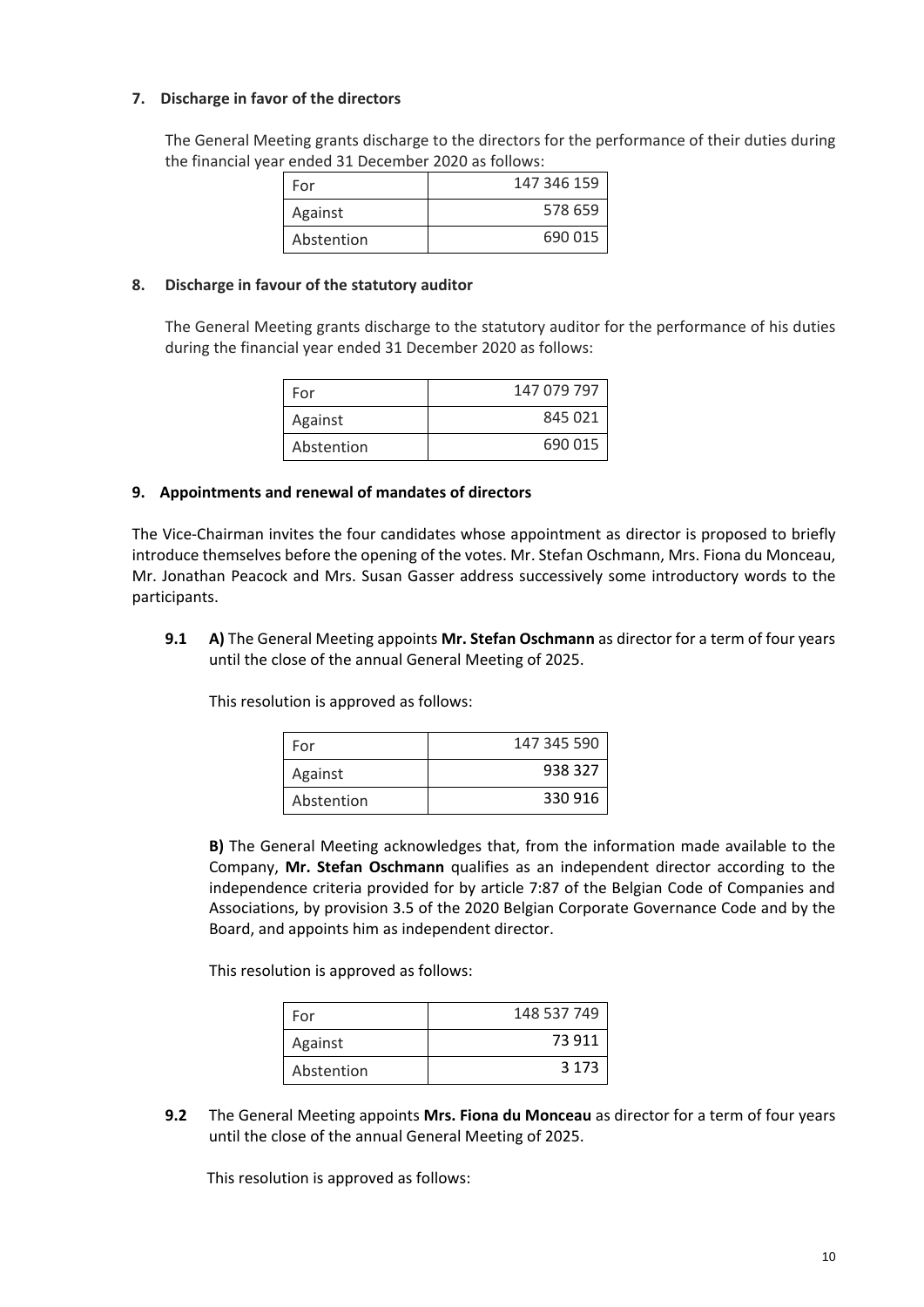| For        | 143 328 209 |
|------------|-------------|
| Against    | 4956310     |
| Abstention | 330 314     |

**9.3 A)** The General Meeting ratifies the co-optation of **Mrs. Susan Gasser** as independent director for the period from 1 January 2021 until the date of this meeting (29 April 2021).

This resolution is approved as follows:

| For        | 147 919 157 |
|------------|-------------|
| Against    | 364 760     |
| Abstention | 330 916     |

**B)** The General Meeting appoints **Mrs. Susan Gasser** as director for a term of four years until the close of the annual General Meeting of 2025.

This resolution is approved as follows:

| For        | 147 914 827 |
|------------|-------------|
| Against    | 369 090     |
| Abstention | 330 916     |

**C)** The General Meeting acknowledges that, from the information made available to the Company, **Mrs. Susan Gasser** qualifies as an independent director according to the independence criteria provided for by article 7:87 of the Belgian Code of Companies and Associations, by provision 3.5 of the 2020 Belgian Corporate Governance Code and by the Board, and appoints her as independent director.

This resolution is approved as follows:

| For        | 148 538 746 |
|------------|-------------|
| Against    | 72 914      |
| Abstention | 3 1 7 3     |

**9.4 A)** The General Meeting appoints **Mr. Jonathan Peacock** as director for a term of four years until the close of the annual General Meeting of 2025.

This resolution is approved as follows:

| For        | 132 982 065 |
|------------|-------------|
| Against    | 15 302 454  |
| Abstention | 330 314     |

**B)** The General Meeting acknowledges that, from the information made available to the Company, **Mr. Jonathan Peacock** qualifies as an independent director according to the independence criteria provided for by article 7:87 of the Belgian Code of Companies and Associations, by provision 3.5 of the 2020 Belgian Corporate Governance Code and by the Board and appoints him as independent director.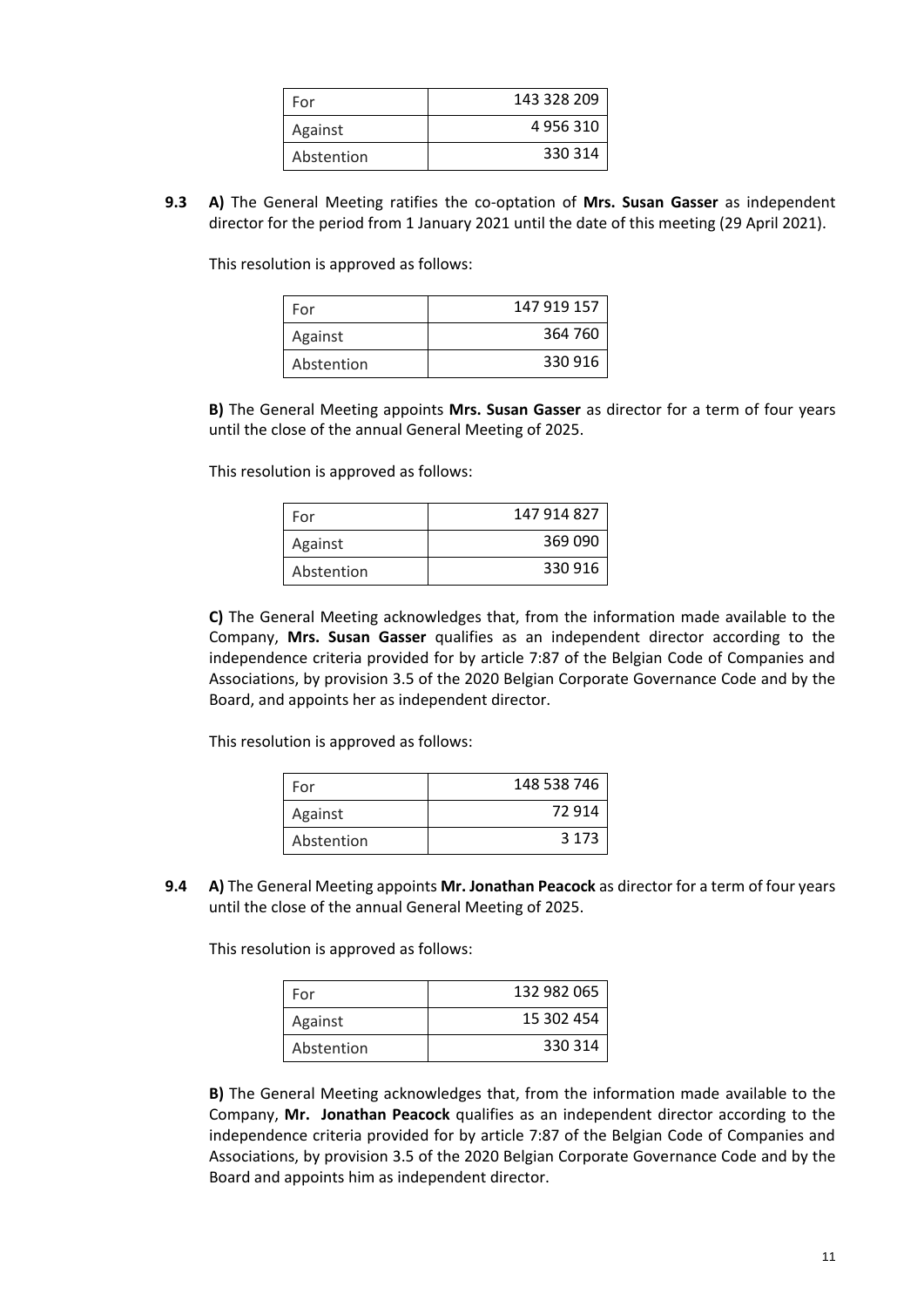This resolution is approved as follows:

| For        | 140 276 066   |
|------------|---------------|
| Against    | 8 3 3 6 1 9 6 |
| Abstention | 2.571         |

**9.5 A)** The General Meeting renews the appointment of **Mr. Albrecht De Graeve** as director for a term of four years until the close of the annual General Meeting of 2025.

This resolution is approved as follows:

| For        | 141 774 187 |
|------------|-------------|
| Against    | 6837473     |
| Abstention | 3 1 7 3     |

**B)** The General Meeting acknowledges that, from the information made available to the Company, **Mr. Albrecht De Graeve** qualifies as an independent director until the Annual General Meeting of 2022 according to the independence criteria provided for by article 7:87 of the Belgian Code of Companies and Associations, by provision 3.5 of the 2020 Belgian Corporate Governance Code and by the Board, and appoints him as independent director, until the annual General Meeting of 2022.

This resolution is approved as follows:

| For        | 147 093 117   |
|------------|---------------|
| Against    | 1 5 1 8 5 4 3 |
| Abstention | 3 1 7 3       |

**9.6 A)** The General Meeting renews the appointment of **Mrs. Viviane Monges** as director for a term of four years until the close of the annual General Meeting of 2025.

This resolution is approved as follows:

| For        | 146 847 420 |
|------------|-------------|
| Against    | 1436497     |
| Abstention | 330 916     |

**B)** The General Meeting acknowledges that, from the information made available to the Company, **Mrs. Viviane Monges** qualifies as an independent director according to the independence criteria provided for by article 7:87 of the Belgian Code of Companies and Associations, by provision 3.5 of the 2020 Belgian Corporate Governance Code and by the Board, and appoints her as independent director.

This resolution is approved as follows:

| For        | 148 336 621 |
|------------|-------------|
| Against    | 275 039     |
| Abstention | 3.173       |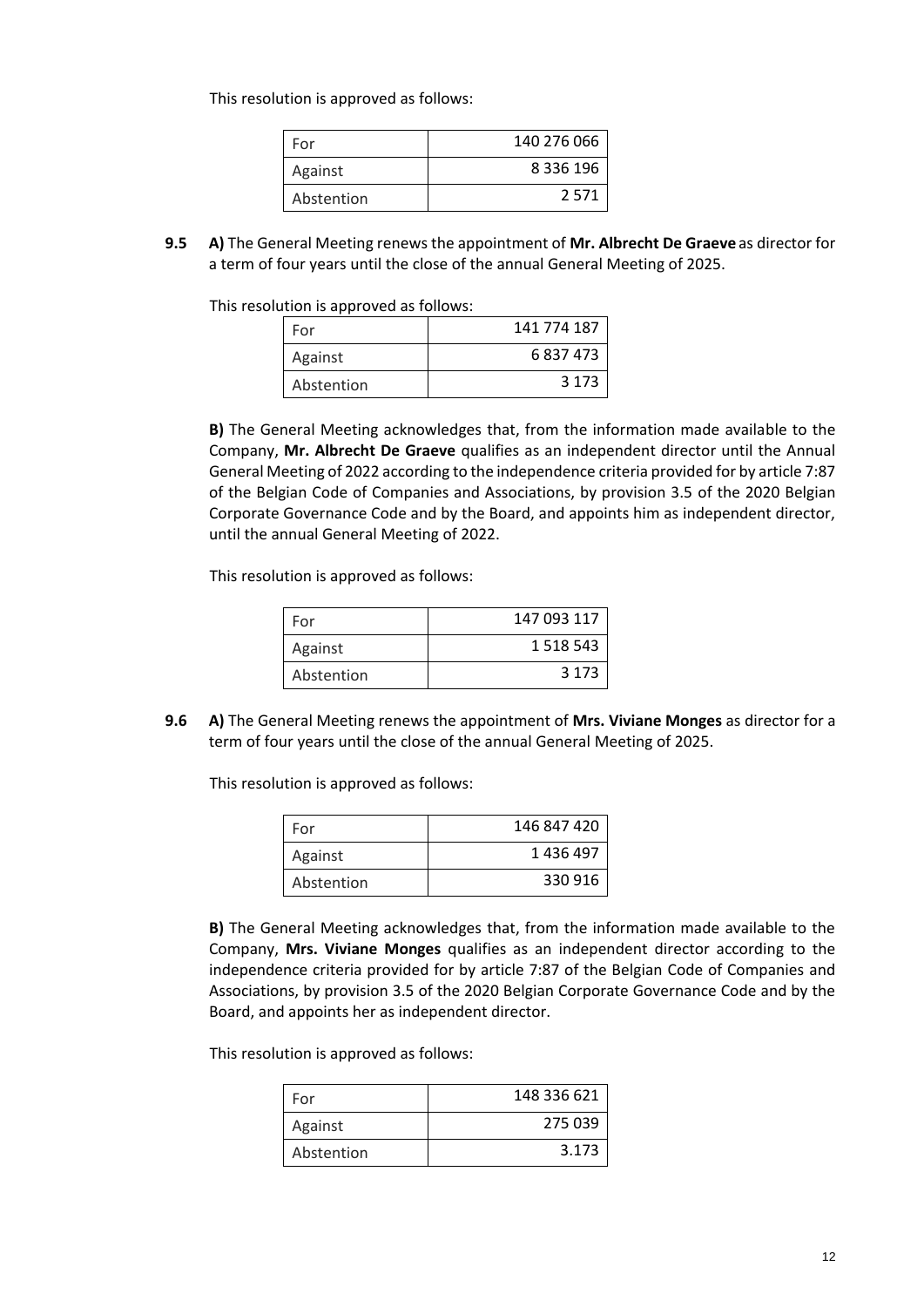# **10. Appointment of Statutory Auditor**

Upon recommendation of the Audit Committee and presentation by the Works Councils, the General Meeting appoints Mazars Bedrijfsrevisoren - Réviseurs d'Entreprises SC/CV – having its registered office at Avenue du Boulevard 21, box 8, 1210 Saint-Josse-ten-Noode (Brussels) – Belgium and with company number 0428.837.889, as Statutory Auditor of the Company for a term of three (3) years ending at the end of the General Meeting that will resolve on the approval of the annual accounts for the financial year ended 31 December 2023. The representative currently designated by Mazars Bedrijfsrevisoren – Réviseurs d'Entreprises SC/CV is Mr. Anton Nuttens, registered auditor. The Statutory Auditor's annual fee for the audit of the annual accounts of UCB SA/NV and the consolidated accounts, is fixed at EUR 415 000 (excl. VAT, out-of-pocket expenses and the IRE/IBR fee).

This resolution is approved as follows:

| For        | 148 255 666 |
|------------|-------------|
| Against    | 355 994     |
| Abstention | 3 1 7 3     |

### **SPECIAL PART**

# **11. Long-Term Incentive Plans - Program of free allocation of shares**

This approval requested from the General Meeting is not as such required by Belgian law but is sought in order to ensure transparency and, as the case may be, compliance with foreign law for certain jurisdictions where our Long-Term Incentive Plans (LTI plans) are offered to our employees. For more information on UCB's LTI plans, please refer to the 2020 remuneration report. For the avoidance of doubt, UCB SA/NV confirms that it covers all its obligations under the LTI Plans with existing shares, i.e. through share buybacks, so there is no dilution for existing shareholders of UCB SA/NV.

The General Meeting approves the decision of the Board of Directors to allocate an estimated number of 940,000 free shares:

- a) of which an estimated number of 750,000 shares to eligible employees under the Long-Term Inventive policy (LTI policy), namely to 2,323 individuals, according to the applicable allocation criteria. These free shares will only vest if and when the eligible employees are still employed within the UCB Group three years after the grant of the awards;
- b) of which an estimated number of 190,000 shares to eligible employees under the Performance Share Plan**,** namely to 143 individuals, according to the applicable allocation criteria. These free shares will be delivered after a three-year vesting period and the number of shares actually allocated will vary from 0% to 150% of the number of shares initially granted depending on the level of achievement of the performance conditions set by the Board of UCB SA/NV at the moment of grant.

The estimated figures under a) and b) do not take into account employees hired or promoted to eligible levels between 1 January 2021 and 1 April 2021.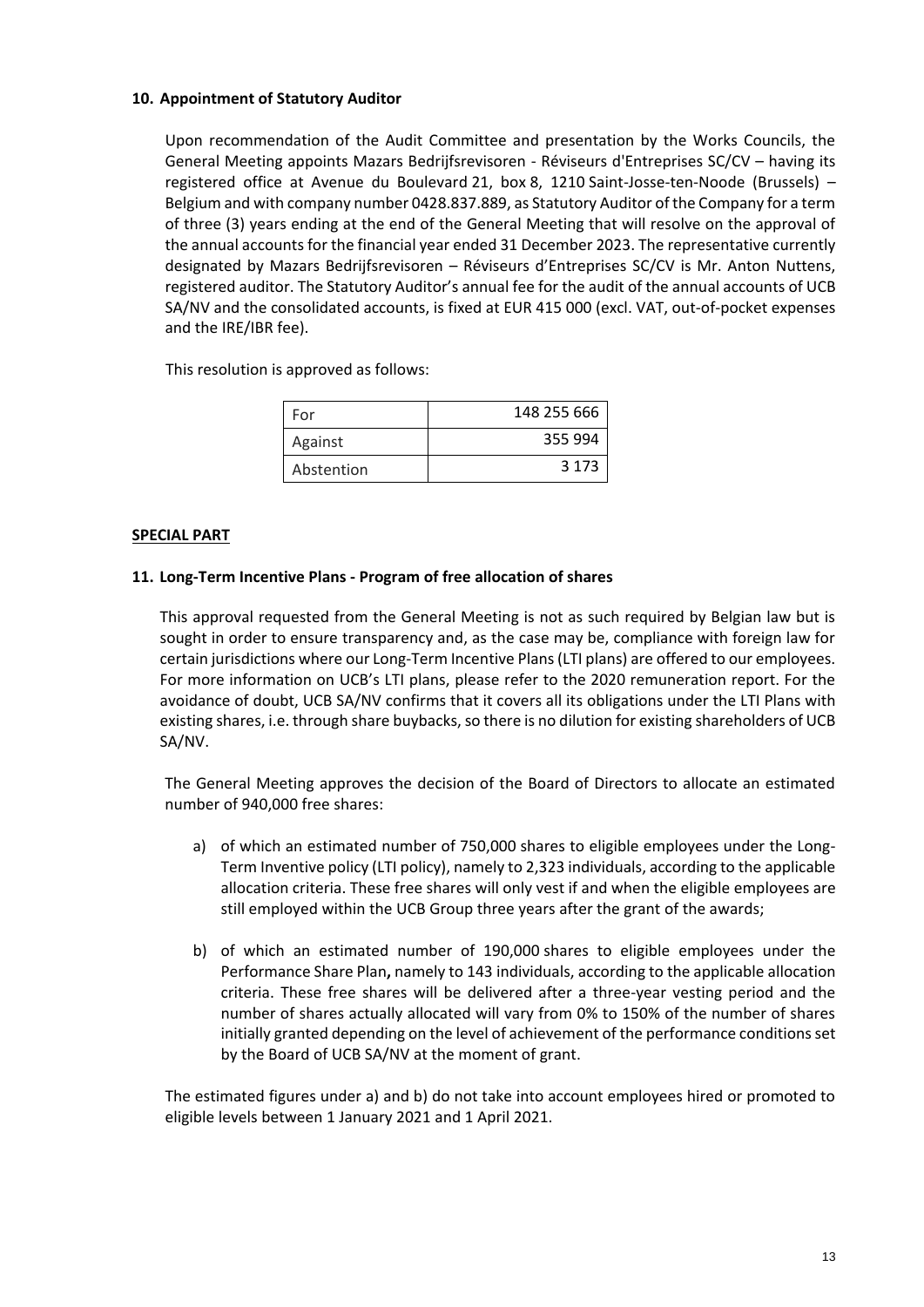This resolution is approved as follows:

| For        | 144 511 681 |
|------------|-------------|
| Against    | 4088982     |
| Abstention | 14 170      |

### **12. Change of control provisions - art. 7:151 of the Belgian Code of Companies and Associations**

Pursuant to article 7:151 of the BCCA, the General Meeting is solely competent to approve change of control clauses whereby third parties are granted rights having a substantial influence on the assets of the Company or causing a substantial debt or undertaking for the Company, if the exercise of such rights depends on the launch of a public takeover bid on the shares of the Company or a change of control thereof.

# **12.1 EMTN Program – renewal**

UCB SA/NV has entered into a Euro Medium Term Note Program dated 6 March 2013 for an amount € 3 000 000 000, with last update of the Base Prospectus on 8 March 2021, whereby the amount was increased to € 5 000 000 000, as this program may be further amended, extended or updated from time to time (the "EMTN Program"). The terms of the EMTN Program provide for a change of control clause - condition 5 (e) (i) - under which, for any of the Notes issued under the EMTN Program where a change of control put is included in the relevant final terms, any and all of the holders of such notes can, in certain circumstances, require UCB SA/NV to redeem that Note, following a change of control at the level of UCB SA/NV, upon exercise of the change of control put, for a value equal to the put redemption amount increased with, if appropriate, interest accrued until the date of exercise of the change of control put (all as more particularly described in the Base Prospectus of the EMTN Program). In accordance with said article 7:151 of the Belgian Code of Companies and Associations, this clause must be approved by the General Meeting and it is hereby proposed to renew this approval for any series of notes issued under the EMTN Program including such clause during the next 12 months.

Pursuant to article 7:151 of the Belgian Code of Companies and Associations, the General Meeting renews its approval: (i) of condition 5 (e) (i) of the Terms and Conditions of the EMTN Program (Redemption at the Option of Noteholders – Upon a Change of Control (Change of Control Put)), in respect of any series of notes to which such condition is made applicable being issued under the Program from 30 April 2021 until 28 April 2022, under which any and all of the holders of the relevant notes can, in certain circumstances when a change of control at the level of UCB SA/NV occurs, require UCB SA/NV to redeem that note on the change of control put date at the put redemption amount together, if appropriate, with interest accrued to such change of control put date, following a change of control of UCB SA/NV; and (ii) of any other provision of the EMTN Program or notes issued under the EMTN Program granting rights to third parties which could affect an obligation on UCB SA/NV where in each case the exercise of these rights is dependent on the occurrence of a change of control.

This resolution is approved as follows:

| For        | 148 450 735 |
|------------|-------------|
| Against    | 161 487     |
| Abstention | 2 611       |